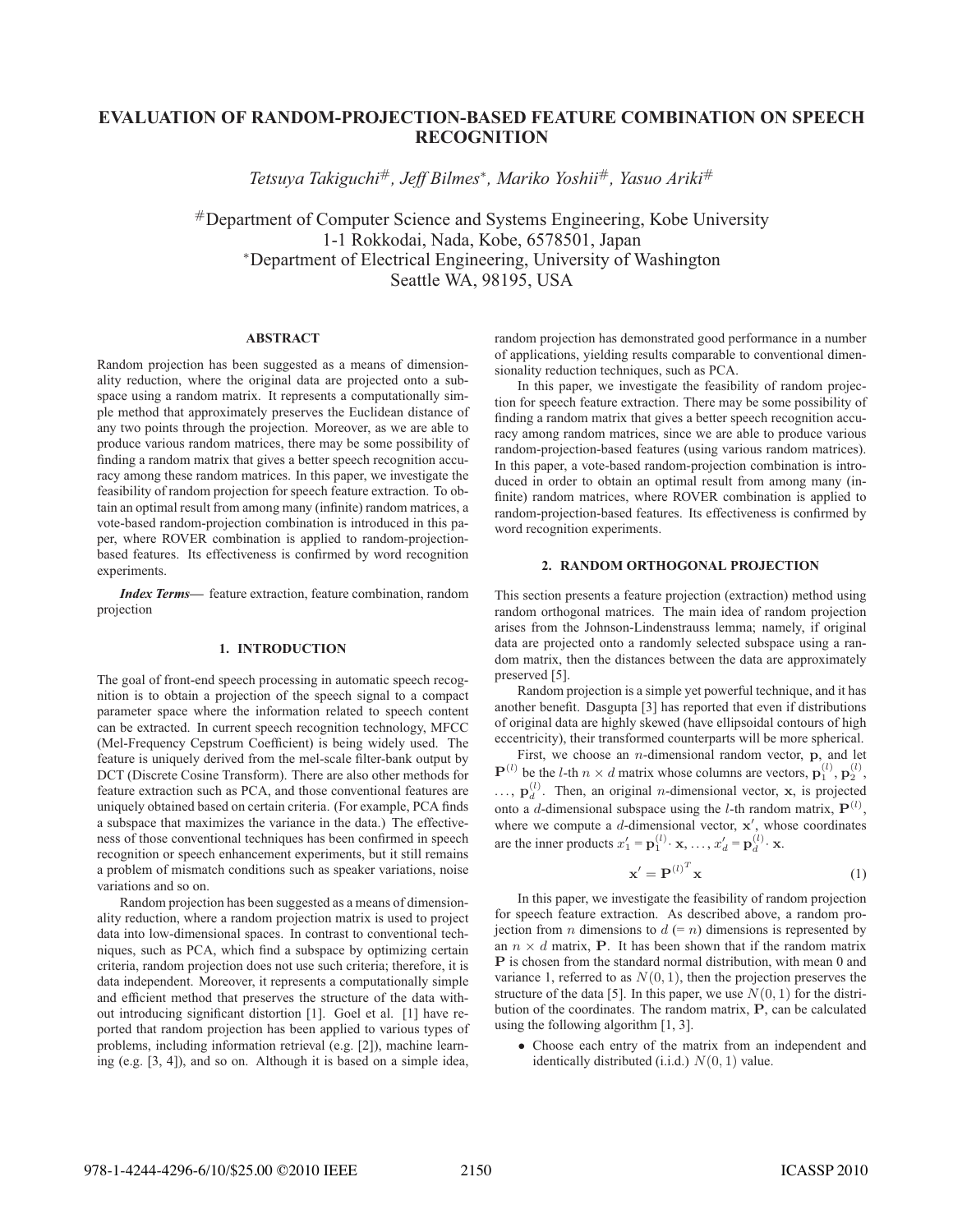

**Fig. 1**. An example of random matrix

• Make the orthogonal matrix by using the Gram-Schmidt algorithm, and then normalize it to unit length.

The orthogonality is effective for the feature extraction because HMMs used in speech recognition experiments consist of diagonal covariance matrices.

#### **3. VOTE-BASED RANDOM-PROJECTION COMBINATION**

Fig. 1 shows an example of the random matrix from  $N(0, 1)$ . As shown in Fig. 1, a random matrix is composed of various random vectors. As we can make many (infinite) random matrices from  $N(0, 1)$ , we will have to select the optimal matrix or the optimal recognition result from among them. To obtain the optimal result, a vote-based random-projection combination is introduced in this paper, where ROVER combination [6] is applied to random-projectionbased features.

Fig. 2 shows an overview of the vote-based random-projection combination. First, random matrices,  $P^{(l)}$  ( $l = 1, ..., L$ ), are chosen from the standard normal distribution, with mean 0 and variance 1. Speech features are projected using each random matrix. An acoustic model corresponding to each random matrix is also trained. For the test utterance, using each acoustic model, a speech recognition system outputs the best scoring word by itself. To obtain an optimal result from among all the results for random projection, voting is performed by counting the number of occurrences of the best word for each random-projection-based feature.



**Fig. 2**. Overview of vote-based random-projection combination



| Number of       | RP combination | $RP$ w/o combination |        |        |
|-----------------|----------------|----------------------|--------|--------|
| random matrices | based on ROVER | Max.                 | Mean   | Min.   |
| 20              | 71.24%         | 69.68%               | 68.49% | 66.57% |
| 40              | 71.53%         | 69.79%               | 68.65% | 66.57% |
| 60              | 71.47%         | 70.64%               | 68.63% | 66.57% |
| 80              | 71.56%         | 70.64%               | 68.64% | 66.57% |
| 100             | 71.57%         | 70.64%               | 68.68% | 66.57% |

**Fig. 3**. Random projection for MFCC (The recognition rate for the original feature is 67.28%.) The final system feature dimensionality is 12. "Max." "Mean" and "Min." in the lower table denote the max, mean, and min of the accuracies, respectively.

#### **4. EXPERIMENTS**

## **4.1. Experimental Conditions**

The random-projection combination method was evaluated on noisy speech recognition tasks. Noisy speech data were taken from the CENSREC-3 (Corpus and Environments for Noisy Speech RECognition) database [7]. All speech data were collected in car environments (idling, low speed, and high speed). The "condition 4" of the CENSREC-3 was used for training and test in this paper. Therefore, the training data were composed of 3,608 phonetically-balanced sentences, and the total number of speakers for training data was 293 (202 males and 91 females). The test data were composed of 8,836 utterances, and the total number of speakers for testing data was 18 speakers (8 males and 10 females). The tests were carried out on a 50-word recognition task.

The speech signal was sampled at 16 kHz and windowed with a 20-msec Hamming window every 10 msec. In the mel-filter bank analysis, a cut-off was applied to frequency components lower than 250 Hz, and the total number of dimensions of the filter-bank output was 24. In this paper, cepstral mean subtraction was applied to the MFCC-based feature vectors.

The acoustic models consist of triphone HMMs that have five states with three distributions. Each distribution was represented with 32-mixture Gaussians. The baseline system was trained using 36-dimensional feature vectors consisting of 12-dimensional MFCC parameters, along with their delta and delta-delta parameters. The baseline recognition accuracy was 76.14%.

Four random-projection-based features were evaluated. Each feature description is found below.

(I) Random projection is applied to MFCC at t-th frame,  $\mathbf{x}(t) \in$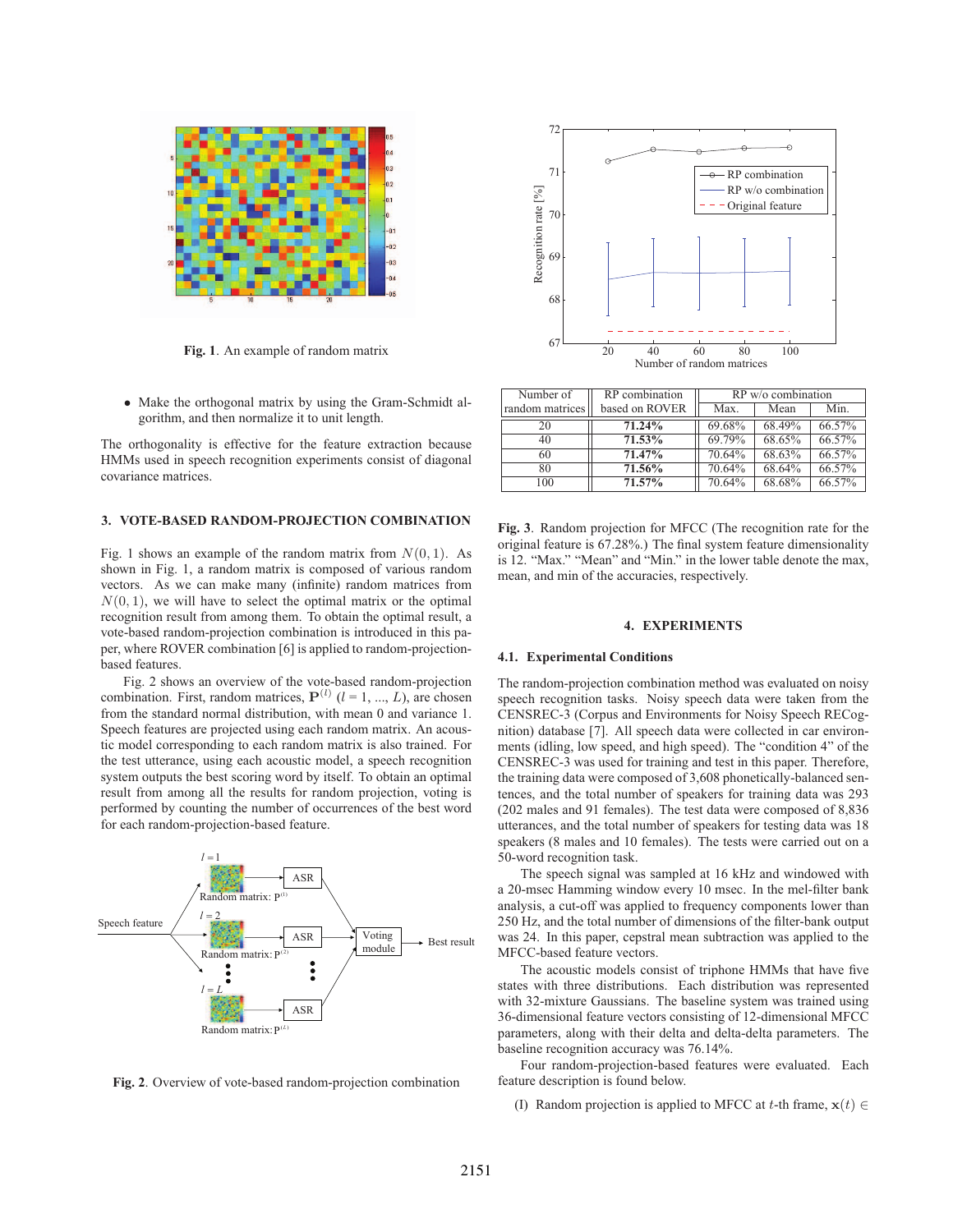

| Number of                         | RP combination | $RP$ w/o combination |        |        |
|-----------------------------------|----------------|----------------------|--------|--------|
| based on ROVER<br>random matrices |                | Max.                 | Mean   | Min.   |
| 20                                | 78.35%         | 78.60%               | 75.87% | 73.65% |
| 40                                | 78.49%         | 78.60%               | 75.88% | 73.65% |
| 60                                | 78.69%         | 78.60%               | 76.10% | 73.64% |
| 80                                | 78.73%         | 78.60%               | 76.14% | 73.64% |
| 100                               | 78.80%         | 79.20%               | 76.17% | 72.77% |

**Fig. 4**. Random projection for MFCC+ $\Delta$ + $\Delta\Delta$  (The recognition rate for the original feature is 76.14%.) The final system feature dimensionality is 36.

 $R^{12}$ , and the new feature,  $y(t) \in R^{12}$ , is obtained.

$$
\mathbf{y}(t) = \mathbf{P}^{(l)^T} \mathbf{x}(t) \tag{2}
$$

- (II) Random projection is applied to MFCC + ΔMFCC +  $\Delta\Delta$ MFCC,  $\mathbf{x}(t) \in \mathbb{R}^{36}$ , and the new feature,  $\mathbf{y}(t) \in \mathbb{R}^{36}$ , is obtained.
- (III) Random projection is applied to MFCC,  $x(t) \in R^{12}$ , and the new feature,  $y(t) \in R^{12}$  is obtained. Then the delta and acceleration coefficients of  $y(t)$  are calculated.
- (IV) Random projection is applied to a 2-D Gabor feature (60 dimension)  $[8] + \Delta$ Gabor +  $\Delta \Delta$ Gabor, **x**(t)  $\in$  R<sup>180</sup>, in the filter-bank output domain, and the new feature,  $y(t) \in R^{30}$ , is obtained.

The number of random matrices is  $l = 20, 40, 60, 80,$  and 100. For example, in the case of  $l = 20$ , 20 kinds of the new feature vectors are calculated using 20 kinds of random matrices. Then, we train the 20 kinds of acoustic models using 20 kinds of the new feature vectors. In the test process, 20 kinds of recognition results are obtained using 20 kinds of acoustic models.

## **4.2. Experimental Results**

We investigated the performance of random projection for various random matrices ( $l = 20, 40, 60, 80,$  and 100) from  $N(0, 1)$ . Fig. 3 shows the recognition rate versus the number of random matrices for (I). The plot of "RP w/o combination" shows the means and the standard deviations of the random-projection-based features without ROVER-based combination. As shown in Fig. 3, the results of the experiment indicate that the vote-based random-projection combination improves the recognition rate from 67.28% to 71.24% using



| Number of       | RP combination | $RP$ w/o combination |        |        |
|-----------------|----------------|----------------------|--------|--------|
| random matrices | based on ROVER | Max.                 | Mean   | Min.   |
| 20              | 79.10%         | 79.04%               | 75.91% | 70.93% |
| 40              | 79.32%         | 79.04%               | 76.02% | 70.93% |
| 60              | 79.40%         | 79.04%               | 76.14% | 70.93% |
| 80              | 79.40%         | 79.04%               | 75.99% | 70.93% |
| 100             | 79.36%         | 79.33%               | 76.03% | 70.93% |

**Fig. 5**. Random projection for MFCC (The recognition rate for the original feature is 76.14%.) The new feature also has its  $\Delta$  and  $\Delta\Delta$ . The final system feature dimensionality is 36.

the combination of 20 random matrices, although the performance of RP (Random Projection) without combination for some random matrices was lower than the recognition rate of the original feature (MFCC). Also, even if the number of random matrices increases, we could not obtain a large performance increase in our experiments.

Fig. 4 and Fig. 5 show the performance for (II) and (III), respectively. The vote-based random-projection combination improved the recognition rate from the baseline rate, but the performance was slightly lower than the maximum recognition rate in Fig. 4. Fig. 6 shows the performance for (IV). The experiment results indicate that the vote-based random-projection combination can improve the recognition rate from the baseline and any random projection.

Table 1 shows the recognition results of the vote-based randomprojection combination for each in-car condition of the CENSREC-3 database (condition 4), where speech data were recorded under 5 kinds of in-car environments (normal, with air-conditioner on (fan low/high), with audio CD player on, and with window open, and 20 random matrices are used. The recognition rate inside the ( ) indicates the baseline. The original feature in (III) is MFCC, but we compared the performance of the proposed method with that of MFCC +  $\Delta$  +  $\Delta\Delta$  in (III) because the proposed feature in (III) was composed of the random-projection feature, its  $\Delta$ , and  $\Delta\Delta$ . The experiment results indicate that the vote-based random-projection combination improves the average recognition rate for all noise conditions of CENSREC-3. One of the reasons the random projection improves the recognition rates may be that if distributions of original data are skewed (have ellipsoidal contours of high eccentricity), their transformed counterparts will become more spherical [3]. More research will be needed to investigate the effectiveness of the random projection for speech features.